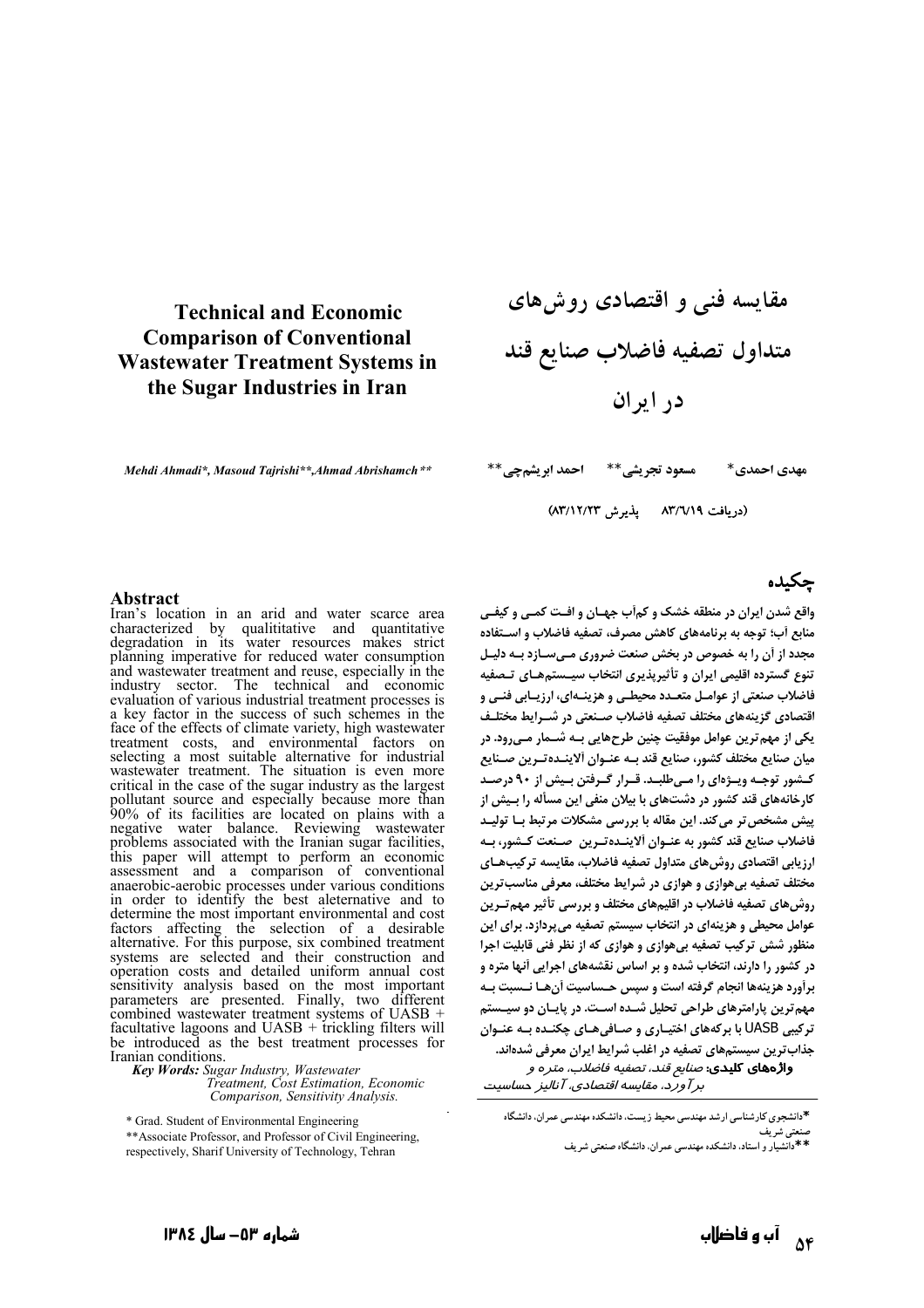۱ – مقدمه

توسعه اقتصادي و صنعتبي، رشد جمعيت و بالا رفتن سطح رفـاه عمومي، افت كمي و كيفي منابع آب را در پي داشته و مديريت آن را روز به روز پیچیدهتر کرده است. رشد سریع صنایع تولیدی کشور کـه عمومـاً بـدون توجـه بـه کفايـت منـابع آب صـورت مـي4نيرد، مـشكلات عديـدهاي را در تخـصيص آب كـافي بـه نقـاط مختلـف مصرف ایجاد کـرده و فـشار بیـشتری بـر منـابع آب زیرزمینـی در بسیاری از دشتهای کشور وارد نموده است. به اعتقـاد کارشناسـان مسائل آب، مقابله با مشکلات ناشی از افت کمی و کیفی منابع آب. بدون طرحریزی و اجرای برنامههای عملی کاهش مصرف، تصفیه فاضلاب و استفاده مجـدد از آن امكـانپـذير نخواهـد بـود [۱]. فاضلاب از یک سو مهمترین عامل آلودگی آب به شـمار مـی٫ود و از سـوي ديگـر در صـورت تـصفيه كـافي مـيتوانـد يكـي از منـابع جـايگزين آب تـازه باشـد [٢]. در ايـن ميـان بخـش صـنعت نقـش عمـدهاي در كـاهش ذخـاير آب شـيرين و آلـودگي آنهـا داشـته و در مقابل بیشترین پتانسیل را برای کاهش مصرف و اجرای برنامههای مديريت آب و فاضلاب دارد.

آب عنصری اساسی در تمـامی کارخانـههـای صـنعتی بـه شـمار میرود. بخش صنعت با مصرف بیش از ۱ میلیـارد متـر مکعـب آب در سال، از مصرفکنندگان عمده آن در کشور محسوب میشـود. بـر اساس پیشبینیها، این میزان تا سـال ۱۴۰۰ بـه بـیش از ۶ میلیـارد مترمکعب و تا سال ۱۴۲۵ به ۹ میلیارد مترمکعب (۸درصد کل مصارف) خواهد رسيد [۳]. صنايع غذايي كشور با مـصرف بـيش از ۲۴ درصد کـل آب صـنعتي در جايگـاه نخـست گـروههـاي مختلـف صنعتی قرار دارد. در این میان صنایع قنـد بـا مـصرف بـیش از ۱۸ درصد آب صنعتی و تولید ۳۴ درصـد بـار آلـی کـل صـنایع کـشور. توجــه بيــشتري را مــىطلبــد[۴]. مقايــسه مقــادير آب مــصرفى در کارخانههای قند کشور با همین صنعت در سایر کشورهای جهان، نشان میدهد که این کارخانهها به طور متوسط بیش از ۲ تا ۱۰ برابر بیشتر آب مصرف میکنند. بـر همـین اسـاس ایـن صـنعت پتانـسیل بسیار بالایی برای اجرای برنامههای مدیریت آب و فاضلاب به خـصوص اجـراي طـرحهـاي تـصفيه فاضـلاب دارد وكنتـرل آلودگیهای تولیدی این صنعت بخش عمدهای از نگرانیهای زيست محيطي مرتبط با صنايع را برطرف خواهد كرد.

بر اساس آخرین آمار سندیکای کارخانههای قند کشور، در سال ۰۱۳۸۱ ۴۱ کارخانه فعال تولید قند و شکر در کشور وجود داشته است که ۶کارخانه از نیشکر و سایر کارخانـههـا از چغندرقنـد بـراي تولید قند و شکر استفاده میکنند. در این بین، ۱۴ کارخانه از فرآینـد استفان در قندگیری از ملاس نیز بهره میگیرند کـه از عوامـل عمـده افـزايش مـصرف آب و آلـودگي پـساب ايـن كارخانـههـا بـه شـمار

میرود. نتایج تحلیل موقعیت مکانی این کارخانهها نشان داده است که بیش از ۹۰ درصد آنها در دشتهایی با بیلان منفی و بیش از ۸۵ درصد آنها در مناطق آب و هوایی خشک و نیمه خشک کشور واقع شدهاند [۵]. اين مسأله اهميت توجه به فاضـلاب توليـدي ايـن صنعت را بیش از پیش روشن میسازد.

علىرغم آن كه بر اساس قـانون برنامـه سـوم توسـعه اقتـصادي. اجتماعي و فرهنگي كشور، كليه واحدهاي صنعتي بايستي هزينههاي مربوط به حفظ محيط زيست را جزو هزينـههـاي خـود بداننـد، ايـن صنایع به دلیل هزینههای سنگین اجرای زیرساختهای مورد نیـاز و احداث تصفيهخانههاي فاضلاب، مقيد به انجام چنين فعاليتهايي نیستند[۶ و ۷]، بنابراین نیاز بـه جلـب کمـکـهـای دولتـی و بخـش خصوصی در این بخش ضروری به نظر میرسد. با توجه بـه ایـن کـه امروزه سیستمهای تصفیه فاضلاب قادر به تولید پساب با هر درجـه از تـصفيه هـستند، مـسأله اساسـي در انتخـاب فرآينـدهاي تـصفيه، تصمیمگیری در مورد مناسب ترین گزینه تـصفیه، بـر مبنـای مـسائل اقتصادی و زیستمحیطی به منظور هدایت صحیح سرمایههای ملـی و جلوگیری از اتلاف منابع مالی است.

نگـاهي بـه توصـيههـا و روش هـاي انتخـاب فرآينـدها و نـوع سیستمهای تصفیه موجـود در کـشور نـشان مـی‹هـد کـه انتخـاب فرآیندها بیش از آن کـه بـا تجزیـه و تحلیـل مهندسـي همـراه باشـد. حالت کیفی پیدا کرده و محدود به الگوی استفاده از فناوری پیشرفته مـیباشـد [۸]؛ کـه ایـن امـر بـا امکانـات کـشور سـازگار نیـست و مشکلات عدیدهای در این رابطه ایجاد شده است. لـذا ضـرورت بررسی این گزینهها با ضوابط کاملاً مهندسی و اقتـصادی کـه بتوانـد ابزاری منطقیتر جهت انتخاب گزینههای برتر در شرایط اقلیمی كشور باشد، كاملاً محسوس مىباشد[۹].

در این مقاله، ضمن معرفی روش طراحی و شیوه انجام متره و برآورد هزینههای اولیه و جاری، به روشهای متداول تصفیه فاضلاب صنایع غذایی پرداخته و در پایان با مقایسه سیستمهای مختلف تصفیه بر اساس هزینه معادل سالانه و با در نظر گرفتن مهمترین ملاحظات فنبی و اقتصادی، بهترین گزینههای تصفیه فاضلاب در اقلیمهای مختلف کشور معرفی میشوند.

# ٢- روش تحقيق

هدف از تصفیه فاضلاب، حذف آلایندههای آن برای جلوگیری از آلودگی محیط زیست از جمله محیطهای آبی است. انواع نسبتاً گستردهای از روشهای تصفیه فاضلابهای صنعتی وجود دارد. تصفیههای فیزیکی و شیمیایی معمولاً برای جداسازی مواد معلق و گندزدایی فاضلاب به کار میروند و در اغلب روشهای تصفیه .<br>فاضلاب یکسان میباشند. بنابراین مبنای مقایسه فرآیندهای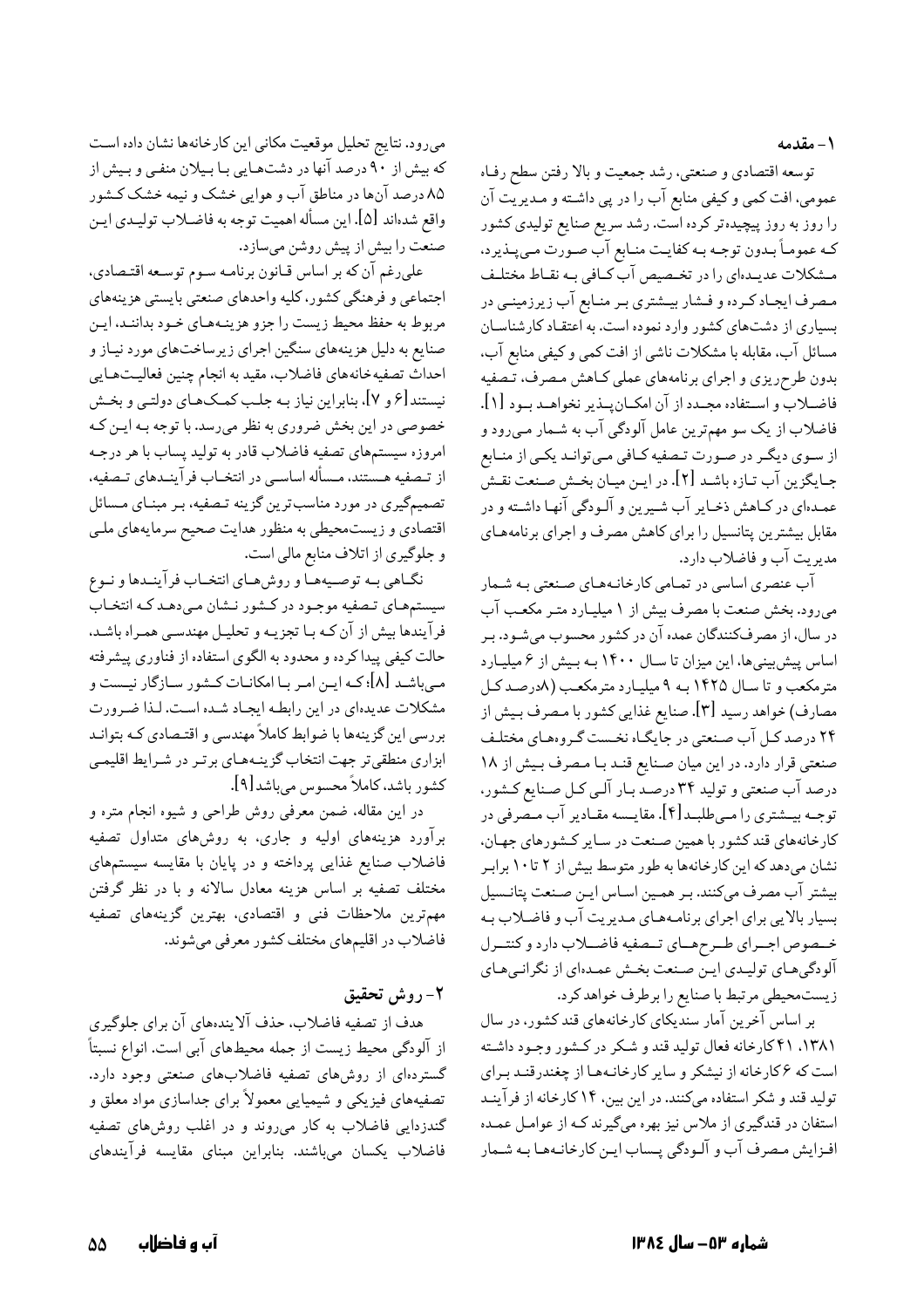مختلف تصفیه فاضلاب، سیستمهای بیولوژیکی خواهند بود. همچنین در این مقاله، هزینههای تصفیه لجن نیز تنها به عنوان جنبههای مثبت یا منفی سیستمهای مختلف مطرح میگردد.

دو مشخصه مهم در انتخاب و طراحی سیستمهای تصفیه فاضلاب، غلظت و حجم فاضلاب تولیدی است که در صنایع قند نوسانات شدیدی دارد. مقادیر این مشخصهها بیش از آنکه به ظرفیت و فناوری تولید وابسته باشد، از نحوه اعمال مدیریت مصرف آب و کنترل آلودگی تولیدی تأثیر میپذیرد [۱۰]. نتایج تحليل آماري-احتمالي مشخصههاي غلظت BOD، غلظت COD و ضریب تولید فاضلاب صنایع قند در جدول ۱ ارائه شده است [۱۱]. مقادیر مبنا به توصیه اکنفلدر معادل احتمال ۵۰ درصد (میانگین دادهها) و گستره مقادیر برابر یک انحراف معیار (EO+) حول احتمال ميانگين انتخاب شده است [١٢].

عامل دیگری که بر انتخاب و طراحی سیستمهای تصفیه فاضلاب مؤثر است. كيفيت فاضلاب خروجي با توجه به منبع پذیرنده آن میباشد. با توجه به اهمیت بازیافت فاضلاب تولیدی برای مصارف کشاورزی، استاندارد تخلیه پساب در این تحقیق، بر مبنای آنگونه مصارف خواهد بود. در استانداردهای تخلیه پساب کشور غلظت مجاز COD پساب تولیدی برای مصارف کشاورزی ۲۰۰ میلیگرم در لیتر است که در مقایسه با کشورهای دیگر منطقه مقدار بسیار بالایی است[۱۳]. در کشورهایی نظیر عربستان، کویت و تونس این مقدار ۵۰-۴۰ میلیگرم در لیتر و در توصیههای FAO حدود ۱۰۰–۵۰ میلیگرم در لیتر میباشد[۲]. در این مطالعه مقدار COD انتخابی برابر ۱۰۰ میلی گرم در لیتر و در محدوده ۲۰۰–۵۰ میلی گرم در لیتر تحلیل حساسیت، انجام شده است.

با توجه بـه غلظـتحـاي بـالاي آلاينـدهحـاي فاضـلاب صـنايع غــذایی، عمــدتاً ترکیبــی از روش،هــای بــی،هــوازی و هــوازی (یا اختیاری) در تصفیه این فاضلابها مورد استفاده قرار میگیرد. با بررسی اطلاعات موجود در سطح جهان، و با توجه به سوابق فنــی

و اجرایی موجود در کشور، برکههای بیهوازی و 'UASB بـه عنـوان مهم ترین سیستمهای تصفیه بی هـوازی و برکـههـای اختیـاری، لجـن فعال (هوادهي گسترده) و صـافي چکنـده (دو مرحلـهاي) بـه عنـوان مهم تـرین سیـستمهـای تـصفیه هـوازی در صـنایع قنـد انتخـاب میگردند[۱۱]. سیستمهای ترکیبی هـر دو روش تـصّفیه بـی هـوازی با هر سه روش تـصفيه هـوازي جـزو سيـستمهـاي متـداول تـصفيه فاضلاب اين صنعت ميباشند.

## ١-٢- طراحي ابعاد هندسي، متره مصالح و تجهيزات مصرفي و بر آورد هزينهها

جدول ۲ روش های مورد استفاده در طراحی ابعـاد سیـستمهـای مختلف تصفيه فاضلاب صنايع قند را نمايش مى دهـد. متـره و برآورد هزینههای هر سیستم با بررسی نقشههای مختلـف اجرایــی و دفترچههای محاسبات در قالب هزینـههـای سـاختمانی و تجهیـزات مکانیکی و قیمت زمین محاسبه گردیده است. اقلام عمده هزینههای هر یک از روشها و مراحل تصفیه فاضلاب، در جدول ۳ ارائه شـده است. هزینههای جاری هر سیستم نیز به صورت مجموع هزینههـای نگهداری و تعمیر ، برق مصرفی و نیروی انسانی محاسبه شده است. هزینههای نگهداری و تعمیر تجهیزات مکانیکی برای همه سیستمها معادل ۳ درصد هزینه اولیـه و هزینـه نگهـداري و تعمیـر تأسیـسات ساختماني براي لاگونها ١/٧٥ درصد، UASB و لجن فعال ۴ درصد و صافی چکنده ۲ درصد هزینه اولیه تأسیـسات سـاختمانی در نظر گرفته شده است. هزینه نیروی انسانی (P) نیز با بررسی بـرآورد هزینههای صورت گرفته در چند پروژه تـصفیه فاضـلاب صـنعتی و شهري در كـشور بـه صـورت تـابعي از حاصـل ضـرب دبـي (Q) در غلظت COD فاضلاب (C) به صورت Ln(P)=a.Ln(Q·C)+b در نظر گرفته شده است. مقدار بر آورد شده ضریبهای aو b بـرای هـر سیستم تصفیه در جدول ۴ ارائه شده است.

<sup>1</sup> Upflow Anaerobic Sludge Blanket

| مشخصه             |            | كارخانه قند                                      |                                                                |                                                   |  |
|-------------------|------------|--------------------------------------------------|----------------------------------------------------------------|---------------------------------------------------|--|
|                   | واحد       | بدون استفان                                      | ىا استفان                                                      | كارخانه نيشكر                                     |  |
| غلظت BOD          | mg/L       | ۱۵۰۰±۵۱۰                                         | $\mathsf{YV}\Omega\cdot\pm\mathsf{V}\mathsf{Y}\cdot\mathsf{V}$ | $10 \cdots \pm 01$                                |  |
| غلظت COD          | mg/L       | $\mathbf{r}\mathbf{v}\cdots\mathbf{v}\mathbf{v}$ | $V\cup \cdots \pm Y\cup \cdots$                                | $\mathbf{r} \cdot \cdot \cdot \pm 10 \cdot \cdot$ |  |
| ضريب توليد فاضلاب | $m^3$ /ton | $\Delta \pm 5$                                   |                                                                | $\mathsf{r}_\pm\mathsf{r}$                        |  |

جدول ۱.گستره مقادیر مشخصههای مهم فاضلاب صنایع قند بر اساس توزیع احتمالی نرمال [۱۱]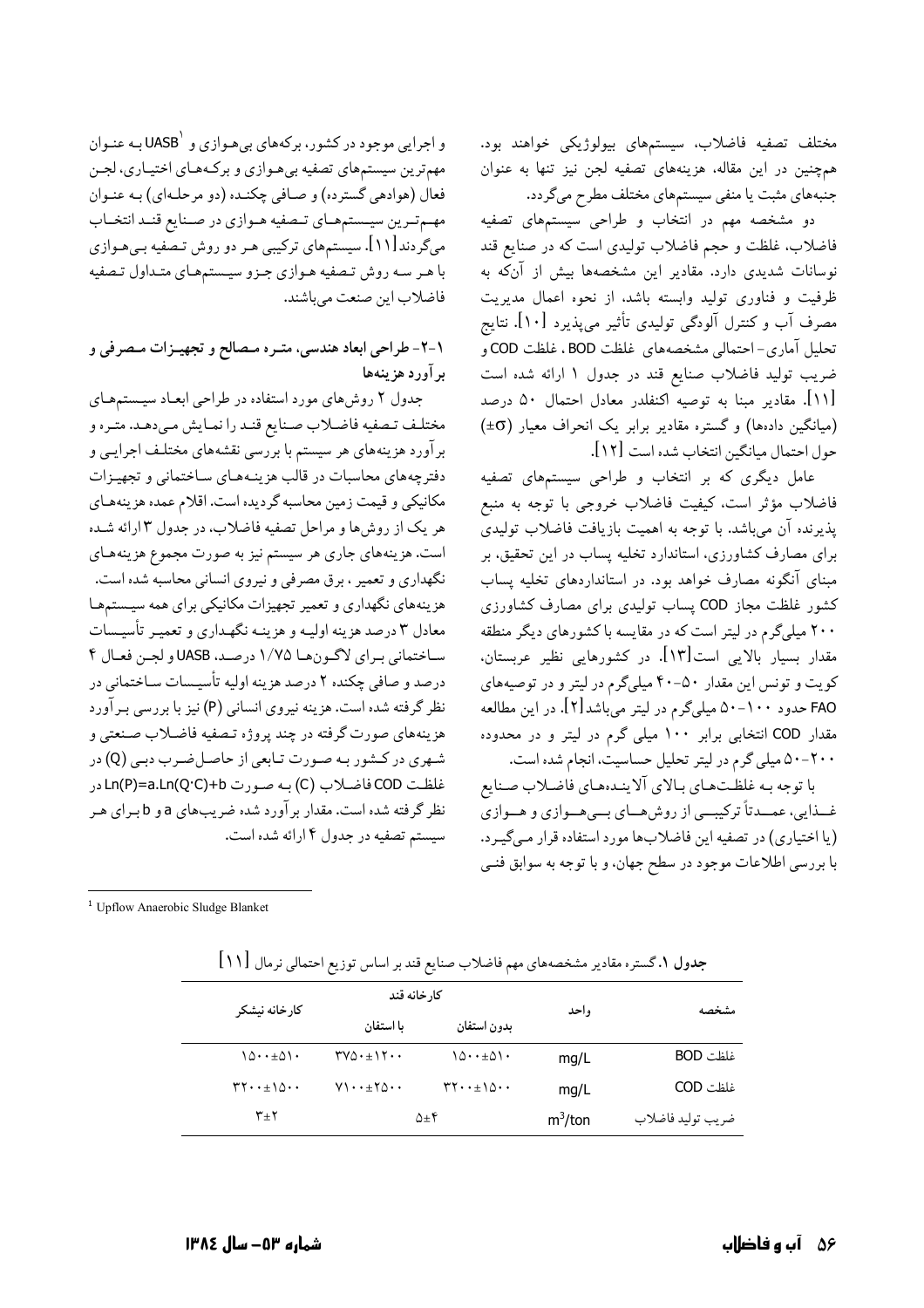| نام سيستم تصفيه | روش طراحي                                                                                                  | توضيحات                                                                                                                                                                                                                                                                                                  |
|-----------------|------------------------------------------------------------------------------------------------------------|----------------------------------------------------------------------------------------------------------------------------------------------------------------------------------------------------------------------------------------------------------------------------------------------------------|
| برکه بیهوازی    | <del>بار حجمی (g COD/m<sup>3</sup>-d)</del>                                                                | در گستره ۵۰–۵۰ در دمای <sup>00</sup> ۲۵–۱۰ [ ۱۴]                                                                                                                                                                                                                                                         |
| بركه اختياري    | $(kg\ BOD/ha\text{-}d)\,(\lambda_S)$ بار سطحی                                                              | $[\hspace{0.1cm}1\hspace{0.1cm}\triangle\hspace{0.1cm}]\lambda_{S}{=}\hspace{0.1cm}\tau\vartriangle\cdot\left(\hspace{0.1cm}1\hspace{0.1cm}/\hspace{0.1cm}\cdot\hspace{0.1cm}\nu\hspace{0.1cm}-\hspace{0.1cm}\cdot\hspace{0.1cm}/\hspace{0.1cm}\tau\right){}^{T\text{-}\tau\vartriangle\hspace{0.1cm}}}$ |
| <b>UASB</b>     | بار حجمی بر اساس نسبت SS/COD<br>(kg COD/m <sup>3</sup> -d)<br>نرخ بارگذاری حجمی (kg BOD/m <sup>3</sup> -d) | در گستره ۹–۳ در محدوده دمایی ۳۵–۲۵ درجه<br>سانتیگراد[۱۶]                                                                                                                                                                                                                                                 |
| لجن فعال        |                                                                                                            | در گستره ۰/۵–۰/۱ و راندمان حذف ۹۵–۷۵ درصد<br>۲۱۷I BOD<br>$ V $ BOD                                                                                                                                                                                                                                       |
| صافي چكنده      | نرخ بارگذاری حجمی (kg BOD/m <sup>3</sup> -d)                                                               | در گستره ۲/۲-۰/۸ و راندمان حذف ۹۰-۶۰ درصد<br>۱۳۵۵-۱۳۰۰<br>$\left[\begin{smallmatrix}1\end{smallmatrix}\right]$ BOD                                                                                                                                                                                       |

جدول ٢- روش های مورد استفاده در طراحی سیستمهای تصفیه فاضلاب [١١]

|  | <b>بدول ٣</b> -مهمترين اقلام هزينهاي احداث مراحل مختلف تصفيه فاضلاب |  |  |
|--|---------------------------------------------------------------------|--|--|
|  |                                                                     |  |  |

| توضيحات                                                   | هزينه تجهيزات                                                                                       | هزینه کارهای ساختمانی                                                | سيستم تصفيه    |
|-----------------------------------------------------------|-----------------------------------------------------------------------------------------------------|----------------------------------------------------------------------|----------------|
| عمق برکه بیهوازی: ۴/۲ متر<br>عمق برکه هوازي: ۲/۲ متر      | تهیه و حمل و نقل لولهها، اتصالات و شیرآلات                                                          | احداث خاكريز و عمليات خاكي                                           | بركەھا         |
|                                                           | لوله ورودي، سيستم پمپاژ و سيستم گرمايش                                                              | بتنريزي، ارماتوربندي، قالببندي،<br>گودبرداري، گازگيرو كانال جمع اوري | <b>UASB</b>    |
| هوادهي سطحي مورد محاسبه قرار گرفته<br>است                 | تجهيزات هوادهي، سيستم پمپاژ، تجهيزات و<br>لولههاي ورودي/خروجي، سرريزها، دريچهها،<br>شيرها و متعلقات | بتنریزی، ارماتوربندی، قالببندی و<br>گودبرداري                        | لجن فعال       |
| ساخت بدنه با بلوکهای پیشساخته و مهار<br>با تسمەھاي فولادى | تسمه فولادي، سيستم توزيع جريان و لولههاي<br>انتقال فاضلاب                                           | بلوکهاي پيشساخته، سطح زيرين، سنگ<br>لاشه و گودبرداري                 | صافي چكنده     |
| مخازن مستطیلی در نظر گرفته شدهاند                         | لجنروب پارويي، حوضچه تقسيم، تجهيزات و<br>لولههای آن، سرریزها و تجهیزات جمع آوری کفاب<br>و تخليه لجن | بتنریزی، ارماتوربندی، قالببندی و<br>گودبرداری                        | تەنشينى ثانويە |

|                           | جدول ۴- ضرایب معادلات رگرسیون مورد استفاده در براورد هزینه نیروی انسانی |  |              |
|---------------------------|-------------------------------------------------------------------------|--|--------------|
| سيستم تصفيه               |                                                                         |  | R            |
| برکه اختیاري و صافي چکنده | $\cdot$                                                                 |  | $\cdot$ /V&  |
| لاگون بيھوازي             | $\cdot$ /۲                                                              |  | $\cdot$ /ya  |
| UASB                      | $\cdot$ / $\mathfrak r$                                                 |  | $\cdot$ /V \ |
| لجن فعال                  | ۰/۵                                                                     |  | ۰/۷۲         |

به منظور مقايسه هزينه سيستمهاي مختلف تصفيه فاضلاب صنعت قند در کشور با توجه بـه پراکنـدگي ظرفيـت کارخانـههـا، دو ظرفیت ۲۰۰۰ و ۴۰۰۰ تـن در روز بـه عنـوان شـاخص انتخـاب میگردند. بـه منظـور مقايـسه سيـستمهـا، ضـريب برگـشت سـرمايه (CRF<sup>'</sup>) از رابطه ۱ محاسبه می شود:

$$
CRF = \frac{i(1+i)^{n}}{(1+i)^{n} - 1}
$$
 (1)

در این رابطه i و n به ترتیب نـرخ جـذب سـرماًیه و عمـر مفیـد تأسیسات و تجهیزات مے باشند. در ایـن مطالعـه عمـر تأسیـسات ساختمانی ۲۵ سال و عمر تجهیزات الکترومکانیکی ۲۰ سال در نظر گرفته شده و مقايسه سيستمها براي دو نرخ جـذب ١٢ درصـد (مصوبه شـوراي اقتـصاد بـراي طـرحهـاي عمرانـي) و ١٩ درصـد (پیشنهاد دفتر فنی سازمان مدیریت و برنامهریزی) و با توجه به

پراکنـدگي يـا پتانـسيل توسـعه صـنايع قنـد کـشور در نـواحي نيمـه .<br>مرطوب تا فراخشک انجام میگیرد. هزینه معادل یکنواخت سالانه ( EUAC ) از رابطه ۲ به دست می آید: EUAC= CRF× CC+ O&M  $(1)$ در اين رابطه CC هزينه اوليه و O&M هزينههـاي بهـرهبـرداري و نگهداری است.

٣-نتايج و بحث

هزینه معادل سالانه روش های مختلف، بر اساس مقـادیر مبنــای مشخصه فاضلاب صنايع قند بدون فرآيند استفان با هر دو نـرخ ١٢ و ۱۹ درصد در شکل ۱ ارائـه شـده اسـت. قیمـت زمـین در ایـن محاسبات با توجه به قرار گرفتــن این کارخــانهها در زمیــنهای

<sup>&</sup>lt;sup>1</sup> Capital Recovery Factor

<sup>&</sup>lt;sup>2</sup> Equivalent Uniform Annual Cost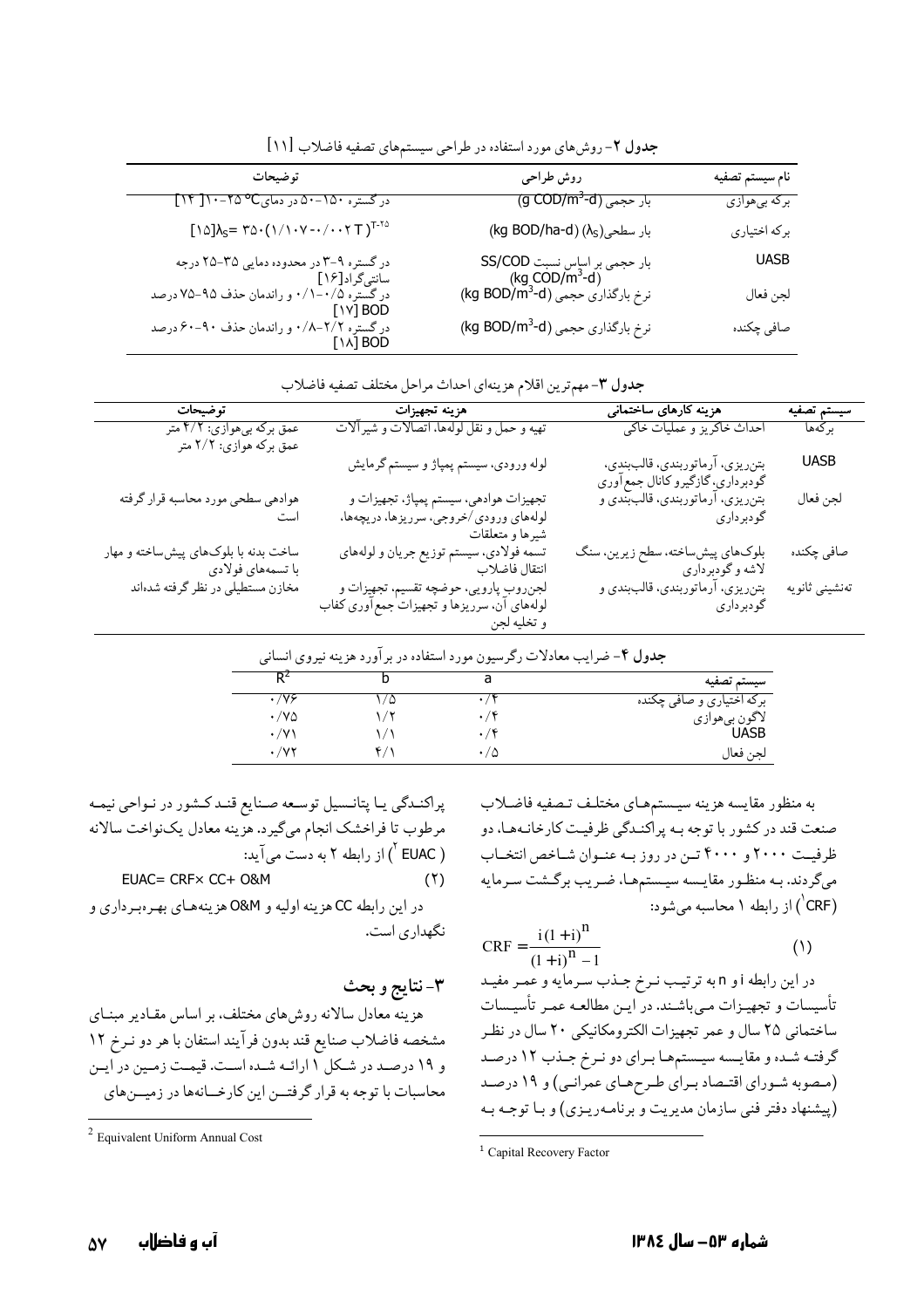





**شکل ۲-** تحلیل حساسیت EUCA نسبت به COD ورودی در گستره دمایی اقلیمهای نیمه مرطوب تا فراخشک

### ۵۸ آب و فاضلاب

شماره ۵۳– سال ۱۳۸٤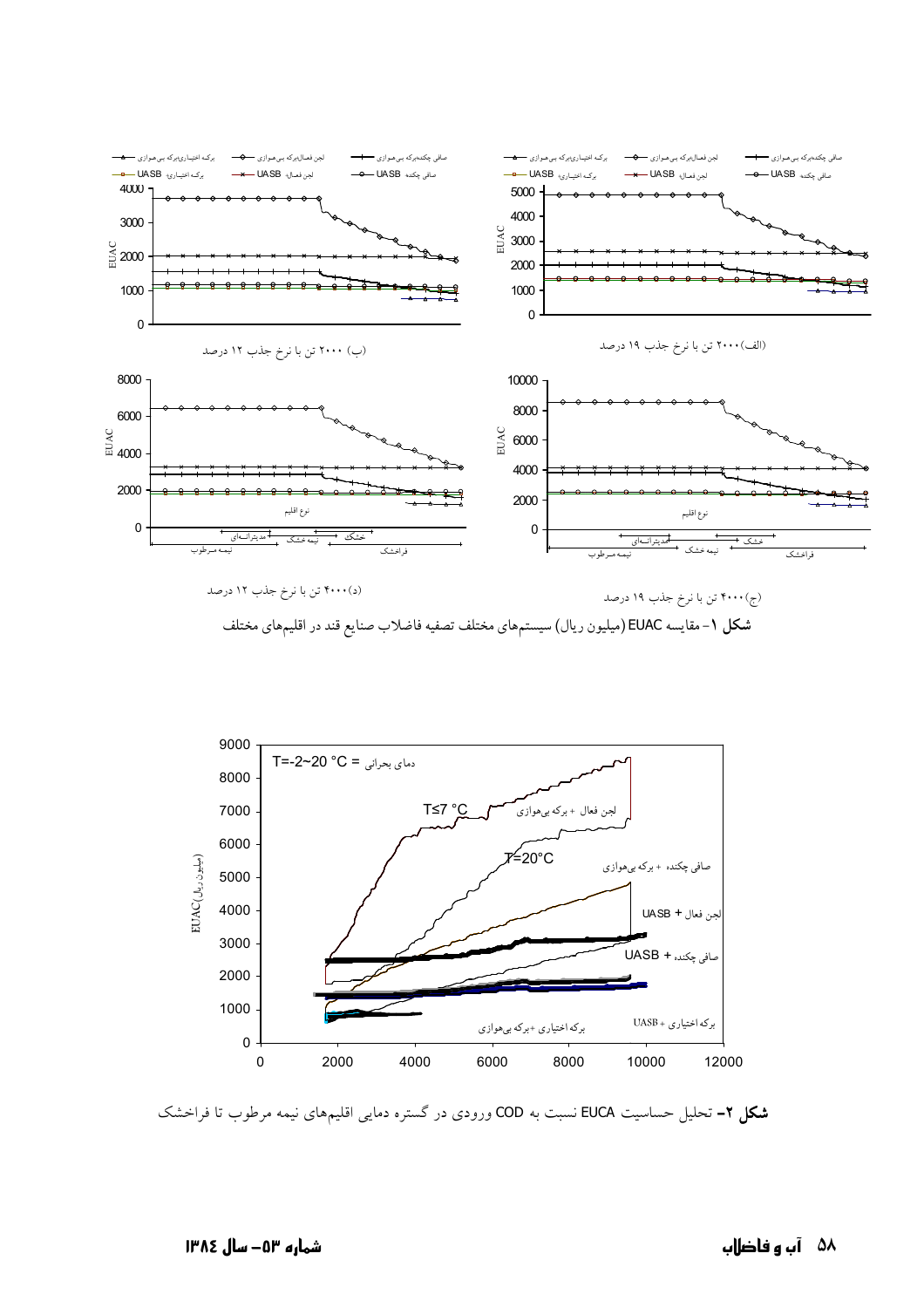کشاورزی ۱۵ هزار ریال در نظر گرفته شده و تـأثیر افـزایش قیمـت در آناليز حساسيت بيان مي گردد.

همانگونـه كـه از شكلهاي ٣ و ۴ مـشاهده مـيشـود، در همـه شرايط، سيستم تركيبي بركه بىهوازى و لجن فعال بيـشترين هزينـه و سیستمهای ترکیبی UASB با برکههای اختیاری و صافی چکنده بجز در گرمترین مناطق کشور، کمترین هزینه را دارند. سیستمهـای ترکیبی برکه بیهوازی و اختیاری به دلیل عملکرد ضعیف در تصفیه فاضلابهاي غليظ صنعتي تنها در گرمترين مناطق كشور قادر بـه تولید پساب با کیفیت مورد نظر هستند. سیستمهای ترکیبی UASB با صافي چکنده و لجن فعال نيز در اولويتهاي مياني قرار دارند ک با افزايش ظرفيت كارخانهها به اولويتهاى بالاتر منتقل مى شوند. همچنین تغییر نرخ جـذب سـرمایه تـأثیر قابـل تـوجهي بـر اولويـت سیستمها ندارد و میتوان در تصمیمگیریها از آن صرفنظر کرد. تأثير افزايش غلظت فاضلاب نيـز اثـري مـشابه افـزايش ظرفيـت کارخانهها (يعني کاهش جذابيت سيستمهاي بركهاي) دارد. در مورد کارخانههای نیشکری که در دو ظرفیت ۱۰ و ۲۰ هزار تن در روز در کشور ایجاد شدهاند، نیز ترتیب اولویتها مشابه کارخانـههـای فرآوري چغندرقند ميباشد.

علاوه بر موارد فوق، تصفيه لجن خروجي از سيستم لجـن فعـال در مقايسه با سيستمهاي ديگر كـه لجـن تثبيـت شـدهتري توليـد میکنند، بسیار بالاست. این امر باعث میشود که هزینه سیستمهای ترکیبی با لجن فعال در مقایسه با ترکیبهای دیگر بیش از پیش افزایش و جذابیت آن به همان میزان کاهش یابد. تأثیر تـصفیه لجـن تجمع يافته در كف بركههـا؛ و لجـن نـسبتاً تثبيـت شـده خروجـي از صافي هاي چکنده و UASB ، بر هزينه کل تصفيه در مقايسه بـا روش لجن فعال بسيار كمتر است.

مدت زمان دوره راهاندازي اوليه سيستمهاي UASB، لجـن فعـال و صافي چکنده در صنايع قند که به طور فصلي راهبري ميشـوند، از جمله معایب این سیستمها است. مشکل تولیـد بـو در برکـههـای بیهوازی و نقش سیستم هـوادهی روش لجـن فعـال در انتـشار بـو، پس از دریافت فاضلاب تصفیه بیهوازی شده نیـز، از معایـب ایـن دو سیستم است؛ بنـابراین در نظـر گـرفتن چنـین ملاحظـاتی در انتخاب و طراحی سیستمهای مختلف ضروری است.

١-٣- تحليل حساسيت

تحلیل حساسیت، ابزاری است کـه جهـت ارزیـابی میـزان تـأثیر دادهها و پارامترها بر نتایج طراحی استفاده میشود؛ و بـه کمـک آن می توان دقت دادههـا را تعیـین و پارامترهـا و ضـرورت جمـع آوري دادههای بیشتر و بهبود تصمیمات مدیریتی را مـورد ملاحظـه قـرار داد. تحلیل حساسیت را مے توان نـسبت بـه یـک پـا چنـد پـارامتر

مختلف انجام داد. به منظور ارائه فشردهتر نتـايج تحليـل حـساسيت، در شکل ۲ نتایج تحلیل حساسیت نـسبت بـه COD ورودي و درجـه حرارت بحراني هواي محيط (به عنوان شاخص اقليمي) و در شكل ۳ تحلیل حساسیت نسبت بـه COD ورودي و قیمـت زمـین بـا نـرخ جذب سرمایه ۱۹ درصد بـرای یـک کارخانـه ۲۵۰۰ تنـی فـرآوری چغندرقند ارائه شده است. در شکل ۴ نیز تحلیل حساسیت نسبت به COD ورودي و ضريب توليد فاضلاب ارائه گرديده است. در اين نمودارها شیب خطوط میزان حساسیت هزینههـا نـسبت بـه پـارامتر محور افقي و عـرض نوارهـاي ايجـاد شـده، نـشاندهنـده حـساسيت نسبت به پارامتر دوم میباشد.

با بررسی این شکلها و تحلیل حساسیت نسبت به سایر پارامترها (قیمت انرژی، COD خروجـي و ظرفيـت كارخانـه) نتـايج زير حاصل مي شود:

۱- سیستم ترکیبی برکه بیهوازی و اختیاری، در غلظتهای پایین و مناطق گرم کشور با کمترین هزینه قابل اجرا و بهرهبرداری هستند. در قیمتهای بالاتر زمین، سیستمهای ترکیبـی بـا صـافی چکنده اولويت انتخاب بالاتري دارند.

EUAC -۲ در سیستم ترکیبی برکه بیهوازی و لجـن فعـال بجـز در یک محدوده بالای غلظت COD، حساسیت بسیار بالایی نـسبت به همه پارامترهای مورد بررسی نشان میدهد.

۳- در سه سیستم ترکیبی با UASB، حساسیت نـسبت بـه قیمـت انرژی کم است ولـی سیـستمهـای ترکیبـی بـا لجـن فعـال بیـشترین حساسیت را دارند.

۴- حـساسيت نـسبت بـه ضـريب توليـد فاضـلاب در همـه سیستمها بالاست که این امر نشاندهنده اهمیت و تـأثیر کـاهش آن در کارخانههاست. مقدار این ضریب بر حساسیت هزینهها نسبت بـه COD ورودي نيـز مـؤثر اسـت؛ بـه طـوريكـه در ضـرايب كوچـك، حساسیت نسبت به COD ورودي، كم و به صورت خطبي است و در ضرایب بالاتر حساسیت بالا بوده و به صورت لگاریتمی تغییر مې کند.

۵- حساسیت نسبت به COD خروجی نیز در COD های با ورودی کم، بسیار زیاد است و با افـزایش آن کـاهش مـیLیابـد. ایـن حساسیت در سیستمهای ترکیبی بـا لجـن فعـال بیـشترین مقـدار را دارد؛ ضمن آنکه سیـستمهـای برکـهای قـادر بـه تـصفیه و بـرآوردن نیازها در تمامی محدودهها نیستند.

۴- نتيجەگيرى بالا بودن بار آلـودگي توليـدي صـنايع قنـد كـشور و پراكنـدگي ناموزون آنها در مناطق مختلف كشور نشاندهنـده اولويـت بـالاي ایـن صـنعت در اجـراي برنامـههـاي كـاهش مـصرف آب و تـصفيه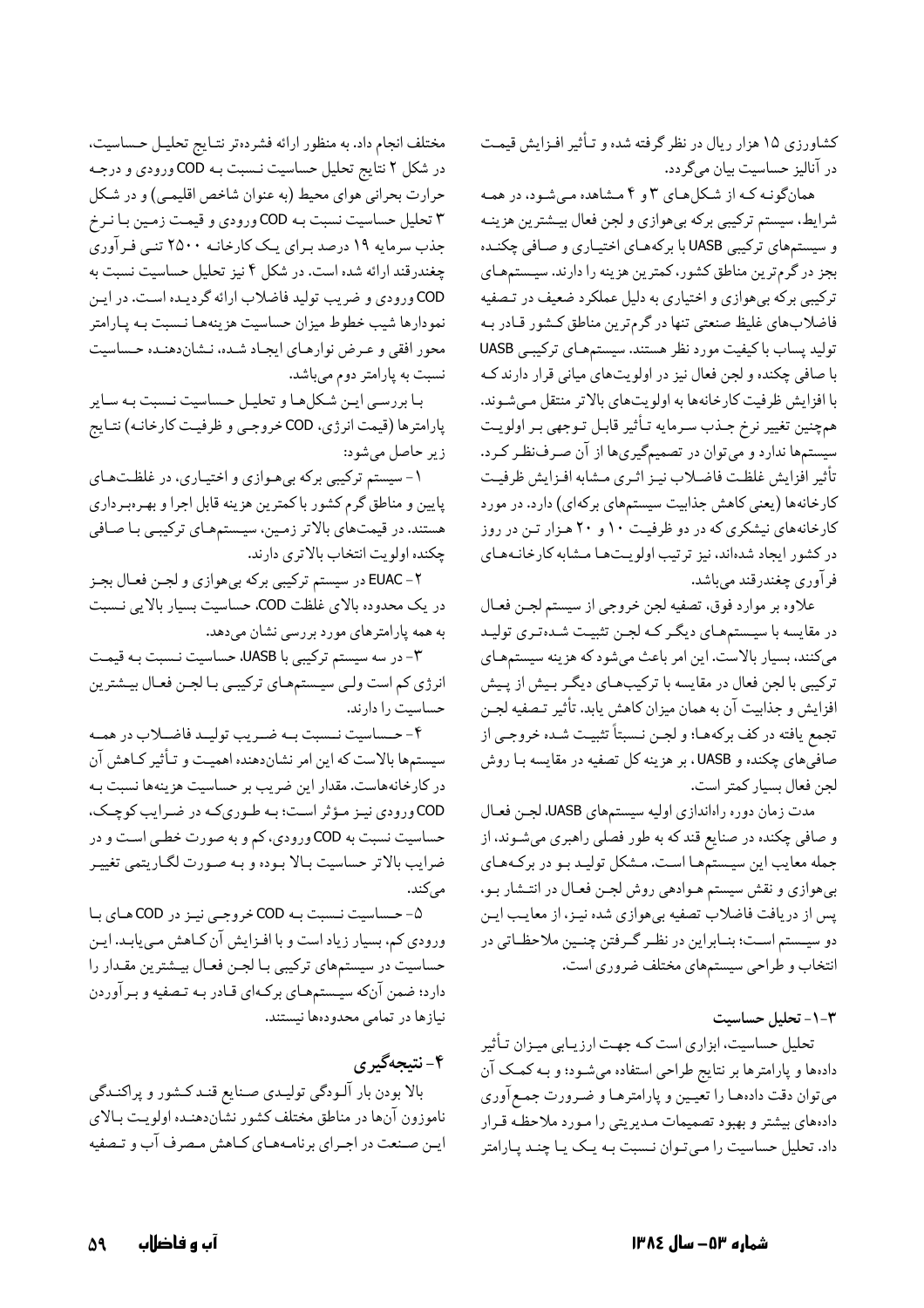

آب و فاضلاب  $\hat{P}$